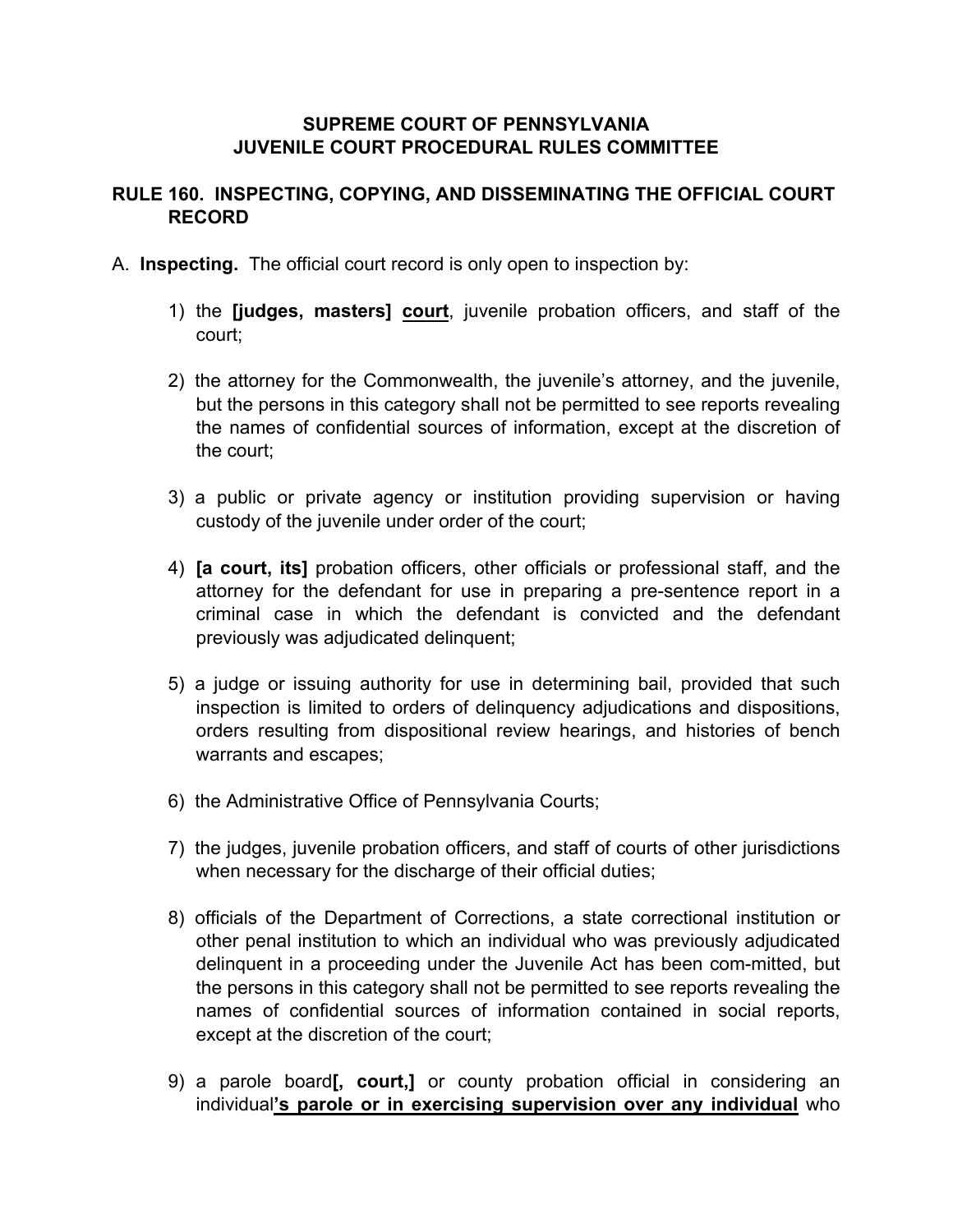was previously adjudicated delinquent in a proceeding under the Juvenile Act, but the persons in this category shall not be permitted to see reports revealing the names of confidential sources of information contained in social reports, except at the discretion of the court;

- 10) the State Sexual Offenders Assessment Board for use in completing assessments; **[and]**
- **11) other persons presiding as a judicial officer when determining child custody;**

### **12) the Department of Human Services when determining whether the juvenile's name and related information as provided in 23 Pa.C.S. § 6336 should be expunged from the Statewide database; and**

**[11)] 13)** with leave of court, any other person, agency, or institution having a legitimate interest in the proceedings or in the work of the unified judicial system.

**\* \* \***

# **COMMENT**

# **Pursuant to paragraph (A)(11), other persons authorized by the court to assist in custody cases have access to the official court record when determining custody, as provided in 23 Pa.C.S. §§ 5328 and 5329.1.**

Pursuant to paragraph (A)**[(11)] (13)**, the court may order that any person, agency, or department receive a copy of all or portions of the record. The court order is to state: 1) the specific information the person, agency**,** or department may receive; 2) that the information received shall not be disseminated to any person, agency, or department not listed in the court order; and 3) that any dissemination of the information received is a violation of the court order.

 *See* the Juvenile Act, 42 Pa.C.S. § 6307, for the statutory provisions on inspection of the juvenile's file and 42 Pa.C.S. § 6352.1 for disclosure of treatment records.

**\* \* \***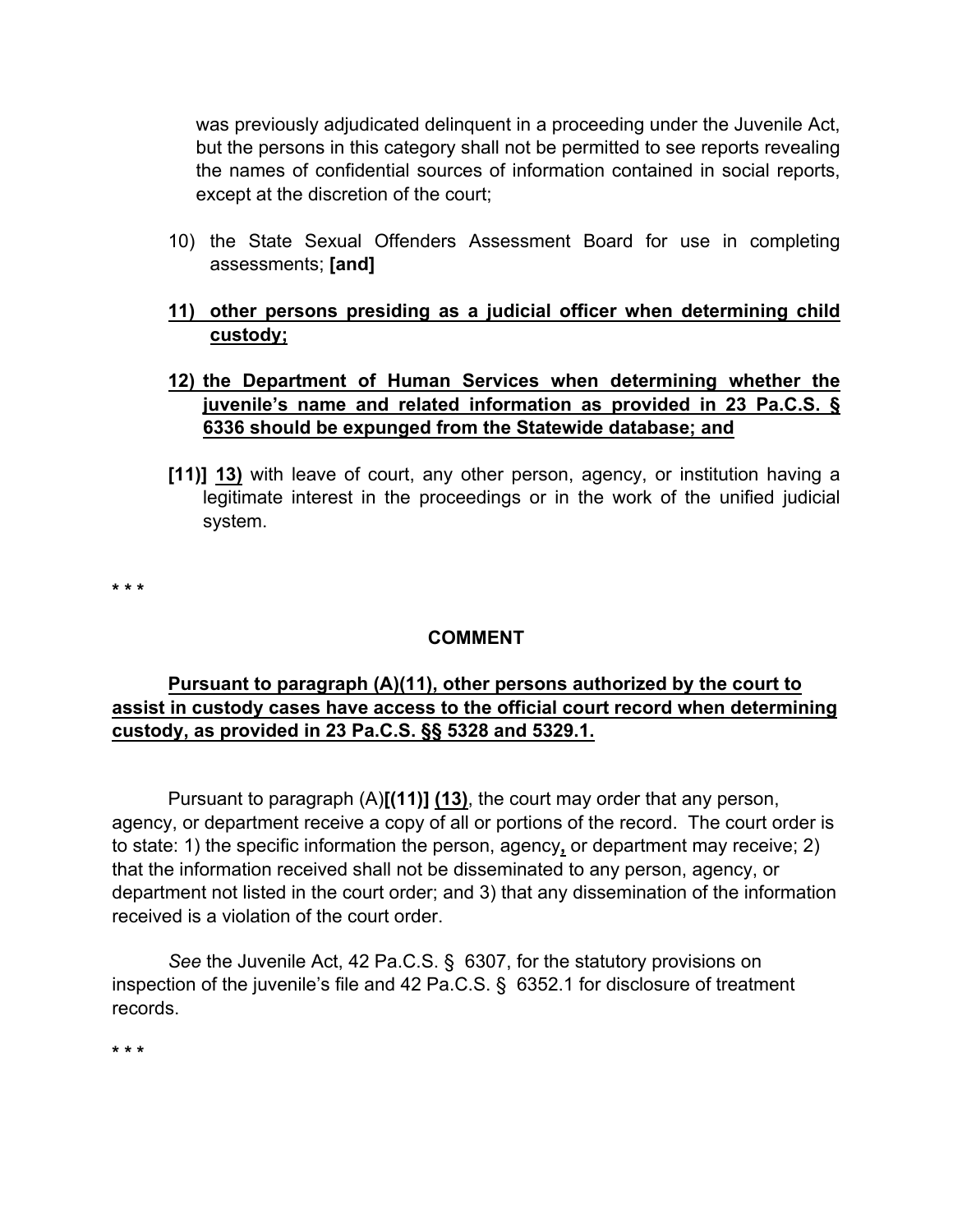**Official Note:** Rule 160 adopted April 1, 2005, effective October 1, 2005. Amended December 30, 2005, effective immediately. Amended August 20, 2007, effective December 1, 2007. Amended May 12, 2008, effective immediately. Amended December 24, 2009, effective immediately. Amended May 21, 2012, effective August 1, 2012. **Amended \_\_ \_\_, 2017, effective \_\_ \_\_, 2017.**

### *Committee Explanatory Reports:*

 Final Report explaining the provisions of Rule 160 published with the Court's Order at 35 Pa.B. 2214 (April 16, 2005). Final Report explaining the revisions of Rule 160 published with the Court's Order at 36 Pa.B. 186 (January 14, 2006). Final Report explaining the amendments to Rule 160 published with the Court's Order at 37 Pa.B. 4866 (September 8, 2007). Final Report explaining the amendments to Rule 160 published with the Court's Order at 38 Pa.B. 2360 (May 24, 2008). Final Report explaining the amendments to Rule 160 published with the Court's Order at 40 Pa.B. 222 (January 9, 2010). Final Report explaining the amendments to Rule 160 published with the Court's Order at 42 Pa.B. 3203 (June 9, 2012). **Final Report explaining the**  amendments to Rule 160 published with the Court's Order at Pa.B. **2017).**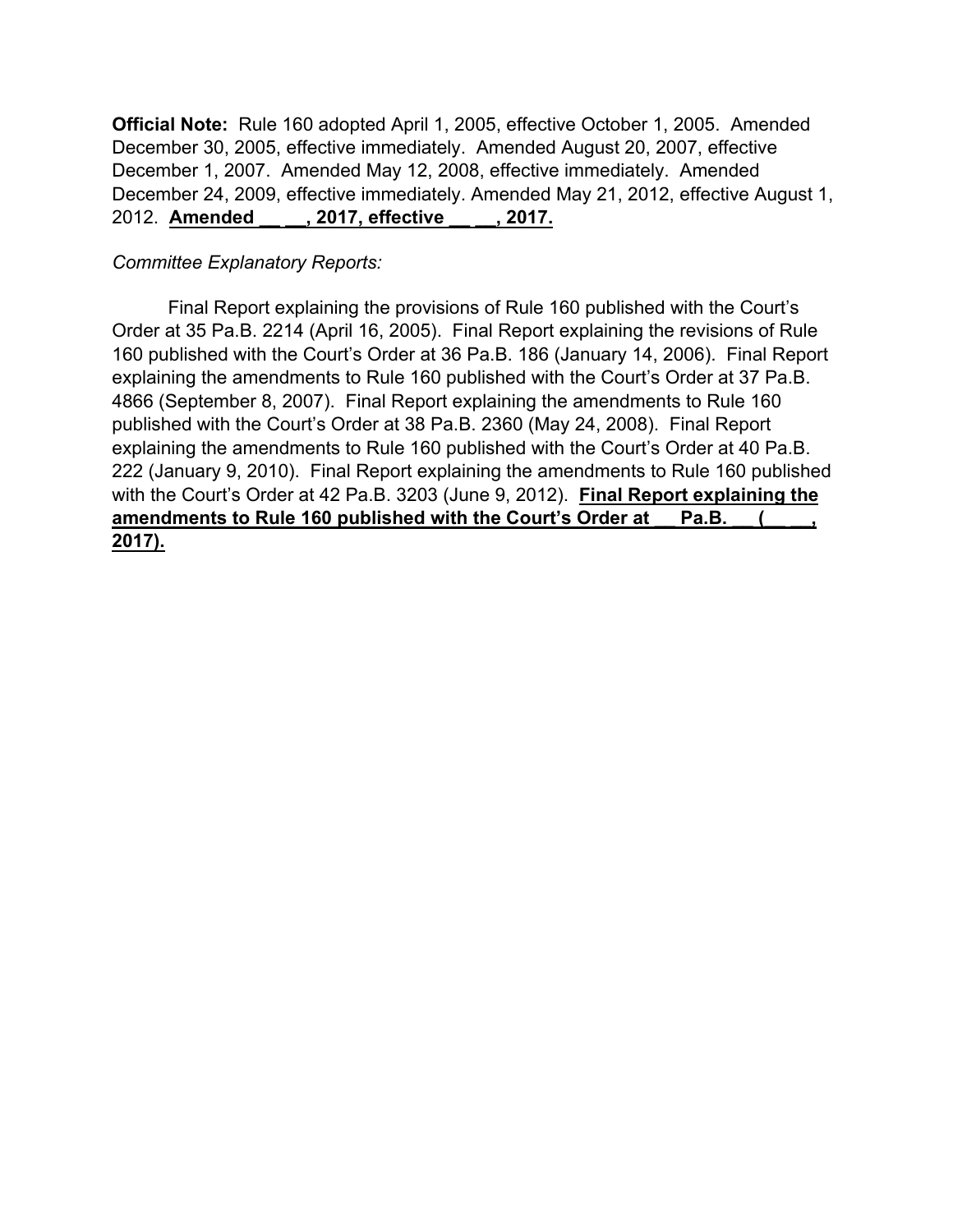## **RULE 1160. INSPECTION OF THE OFFICIAL COURT RECORD**

**A. Inspecting.** The official court record is only open to inspection by:

- 1) The **[judges, officers,] court** and **[professional]** staff of the court;
- 2) The parties to the proceeding and their counsel and representatives, but the persons in this category shall not be permitted to see reports revealing the names of confidential sources of information contained in social reports, except at the discretion of the court;
- 3) A public or private agency or institution providing supervision or having custody of the child under order of the court;
- 4) **[A court, its p]P**robation officers, other officials or professional staff, and the attorney for the defendant for use in preparing a presentence report in a criminal case in which the defendant is convicted and who prior thereto had been a party to a proceeding under the Juvenile Act, 42 Pa.C.S. § 6301 *et seq.*;
- 5) The Administrative Office of Pennsylvania Courts;
- 6) The judges, officers and professional staff of courts of other jurisdictions when necessary for the discharge of their official duties;
- 7) Officials of the Department of Corrections, a State Correctional Institution or other penal institution to which an individual who was previously adjudicated delinquent in a proceeding under the Juvenile Act, 42 Pa.C.S. § 6301 *et seq.*, has been committed, but the persons in this category shall not be permitted to see reports revealing the names of confidential sources of information contained in social reports, except at the discretion of the court;
- 8) A parole board**[, court,]** or county probation official in considering an individual's parole or in exercising supervision over any individual who was previously adjudicated delinquent in a proceeding under the Juvenile Act, 42 Pa.C.S. § 6301 *et seq.*, but the persons in this category shall not be permitted to see reports revealing the names of confidential sources of information contained in social reports, except at the discretion of the court**[.];**
- 9) The State Sexual Offenders Assessment Board for use in completing assessments; **[and]**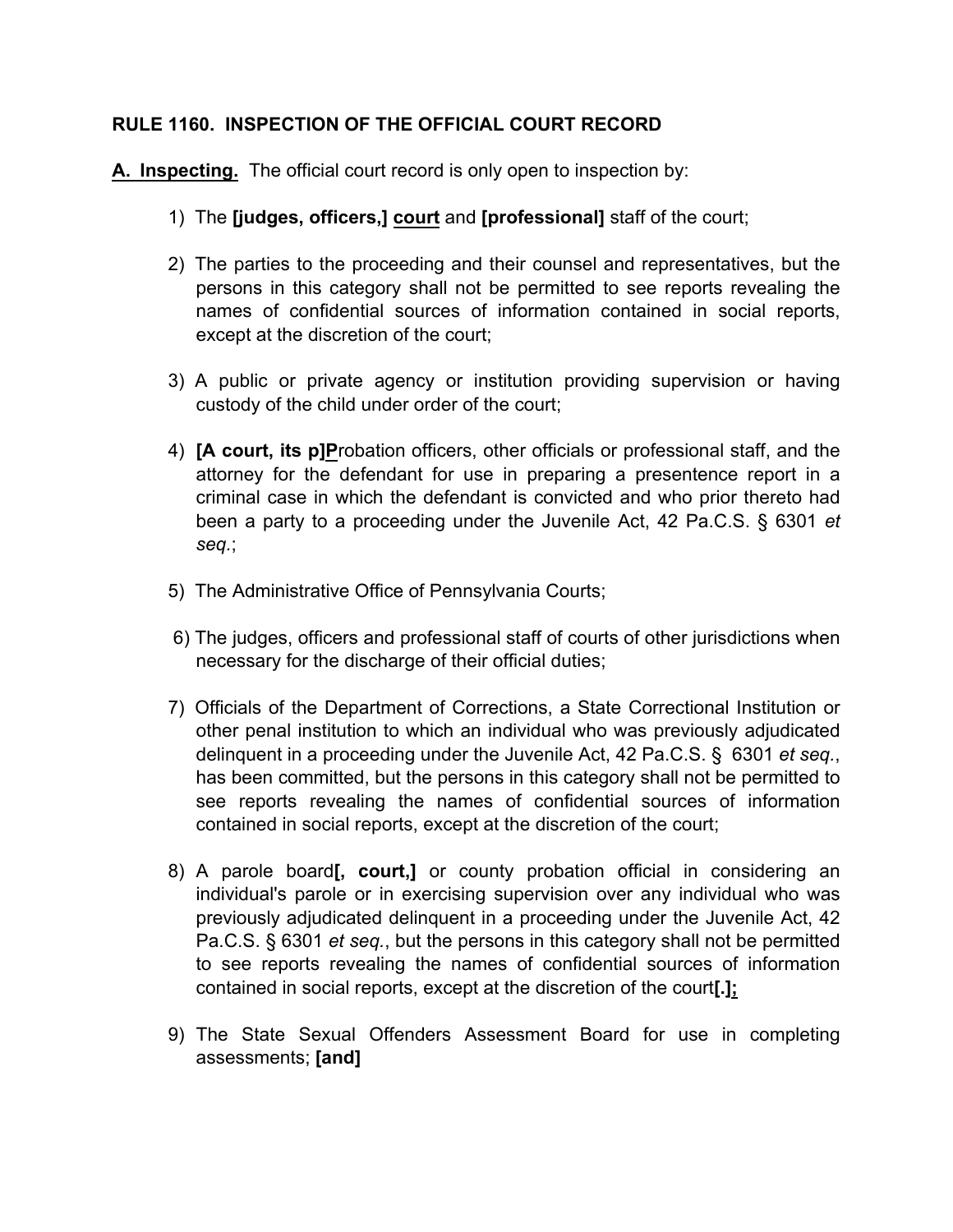**10) other persons presiding as a judicial officer when determining child custody;** 

# **11) the Department of Human Services when determining whether the party's name and related information as provided in 23 Pa.C.S. § 6336 should be expunged from the Statewide database; and**

**[10)] 12)** With leave of court, any other person or agency or institution having a legitimate interest in the proceedings or in the work of the unified judicial system.

# **B. Copying. Any person, agency, or department permitted to inspect the record pursuant to paragraph (A) may copy or be provided with a copy of the record.**

# **C. Disseminating. Unauthorized dissemination of any information contained in the official court record to a person, agency, or department not permitted to inspect or copy the record pursuant to this rule may result in a finding of contempt of court.**

# **COMMENT**

*See* the Juvenile Act, 42 Pa.C.S. § 6307, for the statutory provisions on inspection of all files and records of the court in a proceeding.

Persons specified in 23 Pa.C.S. § 6340 as having access to reports may qualify as persons having a legitimate interest in the proceedings under paragraph **(A)**(**12**). *See* 23 Pa.C.S. § 6340. **Additionally, pursuant to paragraph (A)(10), other persons authorized by the court to assist in custody cases have access to the official court record when determining custody, as provided in 23 Pa.C.S. §§ 5328 and 5329.1.**

This rule is meant to include the contents of the official court record as described in Rule 1166, which does not include **county** agency records.

**Official Note:** Rule 1160 adopted August 21, 2006, effective February 1, 2007. Amended December 24, 2009, effective immediately. **Amended \_\_ \_\_, 2017, effective \_\_ \_\_, 2017.**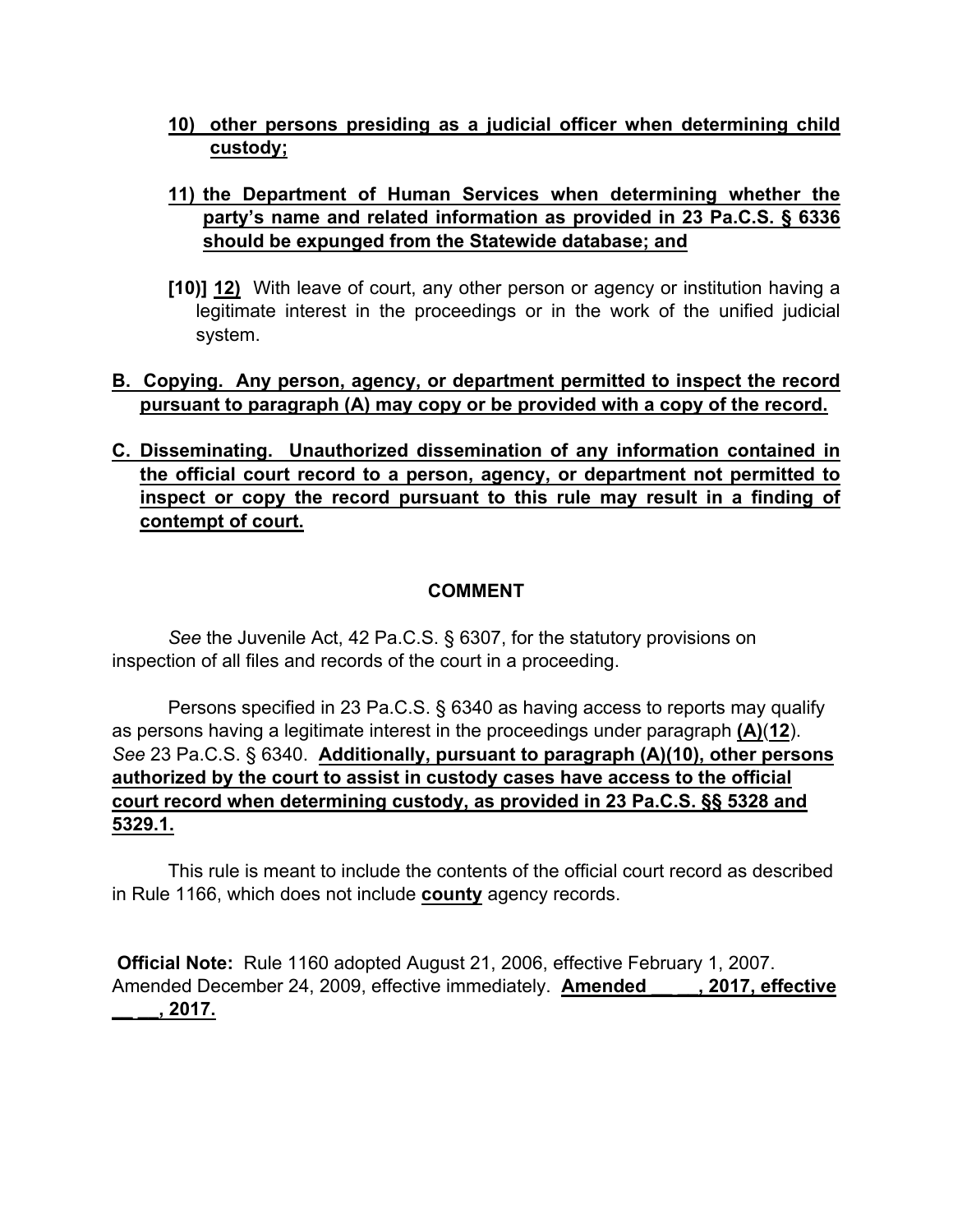*Committee Explanatory Reports:*

Final Report explaining the provisions of Rule 1160 published with the Court's Order at 36 Pa.B. 5571 (September 2, 2006). Final Report explaining the amendments to Rule 1160 published with the Court's Order at 40 Pa.B. 222 (January 9, 2010). **Final Report explaining the amendments to Rule 1160 published with the Court's Order at \_\_ Pa.B. \_\_ (\_\_ \_\_, 2017).**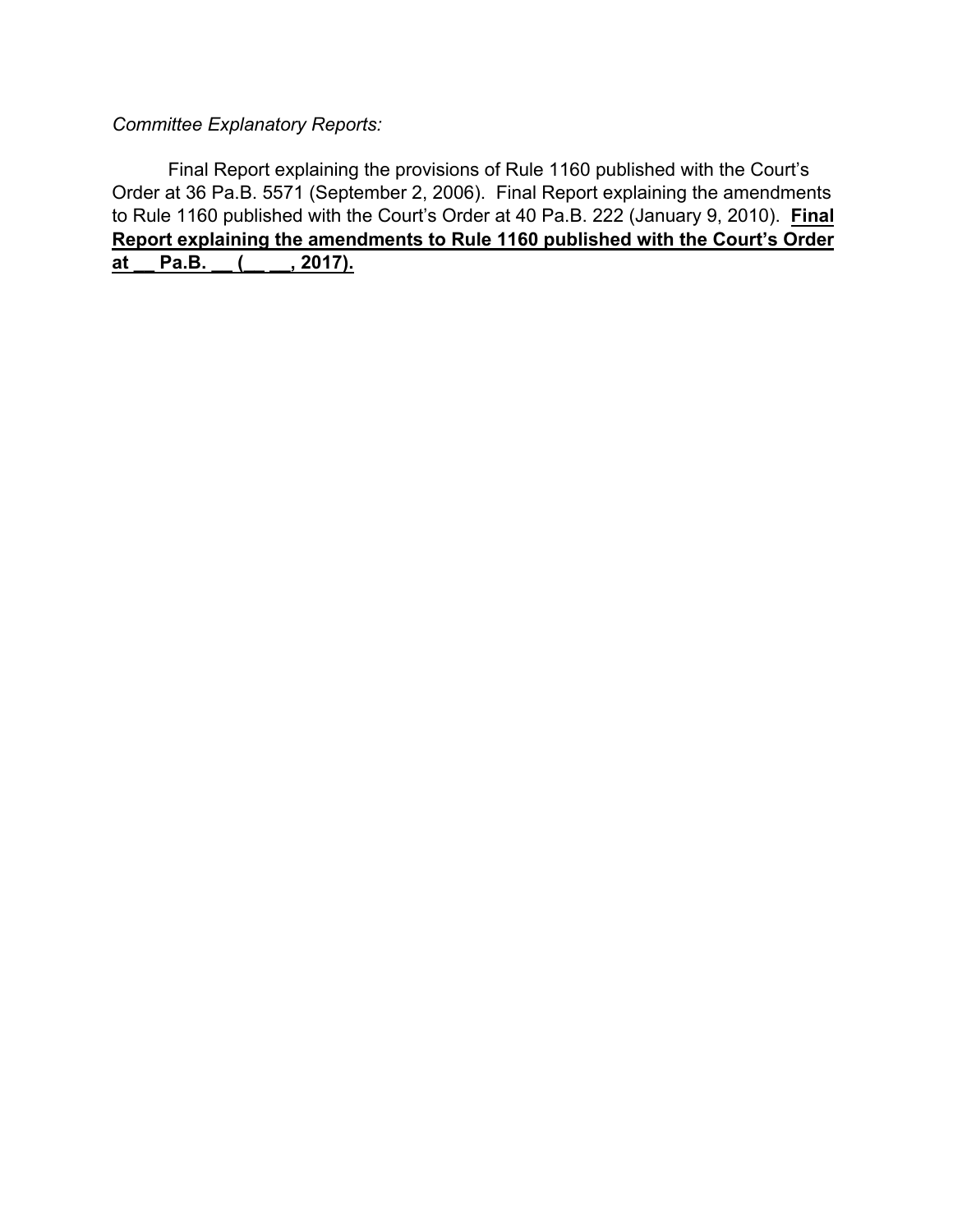# **RULE 1409. ADJUDICATION OF DEPENDENCY AND COURT ORDER**

- A. **Adjudicating [the c]Child [d]Dependent.** Once the court has made its findings under Rule 1408, the court shall enter an order whether the child is dependent.
	- 1) **Dependency.** If the court finds from clear and convincing evidence that the child is dependent, the court shall proceed to a dispositional hearing under Rule 1512.
	- 2) **No [d]Dependency.**
		- **a)** If the court finds the child not to be dependent **[or the court finds a parent ready, willing, and able to provide proper parental care or control,]** the court shall:

**[a]i**) dismiss the petition; **and**

**[b]ii**) order the child to be discharged from custody and any restrictions ordered in the proceedings**.[; and]**

# **b) If the court finds a parent ready, willing, and able to provide proper parental care or control, the court shall:**

**i) enter a sealed order on the custody docket awarding custody and stating the reasons why custody is not awarded to the other parent; and**

**ii) dismiss the petition.**

**[c) enter an order identifying individual(s) who will have the legal and physical custody until such order is modified by further order of the court.]**

- B. **Timing.**
	- 1) **Child in [c]Custody.** If a child is removed from the home, the court shall enter an adjudication of dependency within seven days of the adjudicatory hearing and enter its findings pursuant to Rule 1408.
	- 2) **Child [n]Not in [c]Custody.** If a child is not removed from the home and if the court fails to enter an order of dependency, the court shall hold a status hearing every thirty days.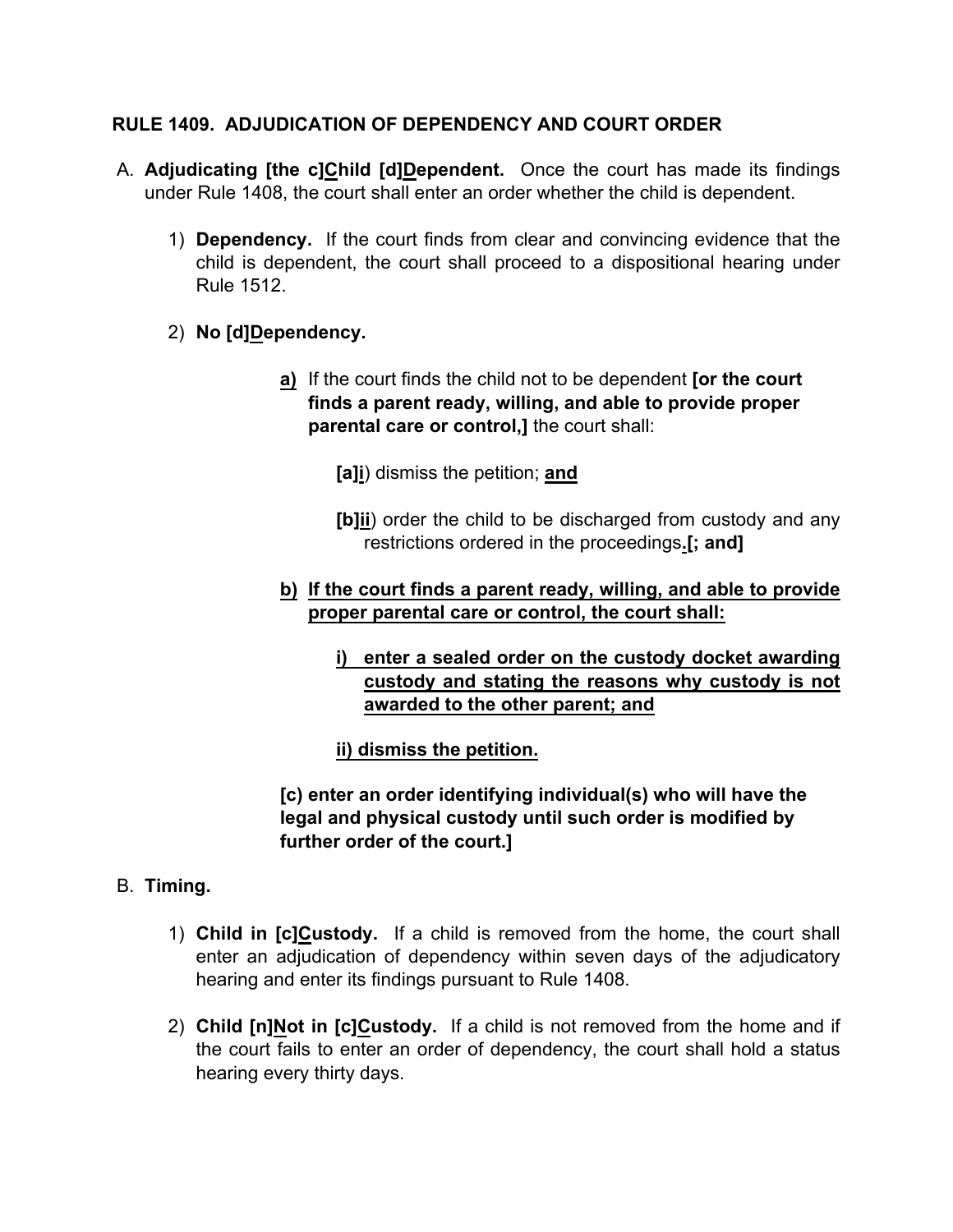- C. **Court [o]Order.** The court shall include the following in its court order:
	- 1) A statement pursuant to paragraph (A):
		- a) as to whether the court finds the child to be dependent from clear and convincing evidence;
		- b) including the specific factual findings that form the bases of the court's decision;
		- c) including any legal determinations made; and
	- 2) Any orders directing the removal of a child from the home or change in the current residential status, including:
		- a) orders as to placement; or
		- b) visitation; or
		- c) change in custody; and
	- 3) Any orders as to any aids in disposition that may assist in the preparation of the dispositional hearing, including orders regarding family finding.

#### **Comment**

 Before the court can find a child to be dependent, there must be clear and convincing evidence in support of the petition. The burden of proof is on the petitioner. The court's inquiry is to be comprehensive and its findings are to be supported by specific findings of fact and a full discussion of the evidence. *In re LaRue*, **[244 Pa. Super. 218,]** 366 A.2d 1271 (**Pa. Super.** 1976). *See also In re Frank W.D., Jr.*, **[315 Pa. Super. 510,]** 462 A.2d 708 (**Pa. Super.** 1983); *In re Clouse*, 244 Pa. Super. 396, 368 A.2d 780 (1976). The evidence must support that the child is dependent. *In the Matter of DeSavage*, **[241 Pa. Super. 174,]** 360 A.2d 237 (**Pa. Super.** 1976). The court is not free to apply the best interest of the child standard as the requirements of the Juvenile Act, 42 Pa.C.S. § 6341(c), require clear and convincing evidence that the child is dependent is the proper standard. *In re Haynes*, **[326 Pa. Super. 311,]** 473 A.2d 1365 (**Pa. Super.** 1983). **[A child, whose non-custodial parent is ready, willing, and able to provide adequate care for the child, cannot be found dependent on the basis of lacking proper parental care and control.** *In re M.L.***, 562 Pa. 646, 757 A.2d 849 (2000). A trial court has the authority to transfer custody or modify custody to the child's non-custodial parent without a finding of dependency if**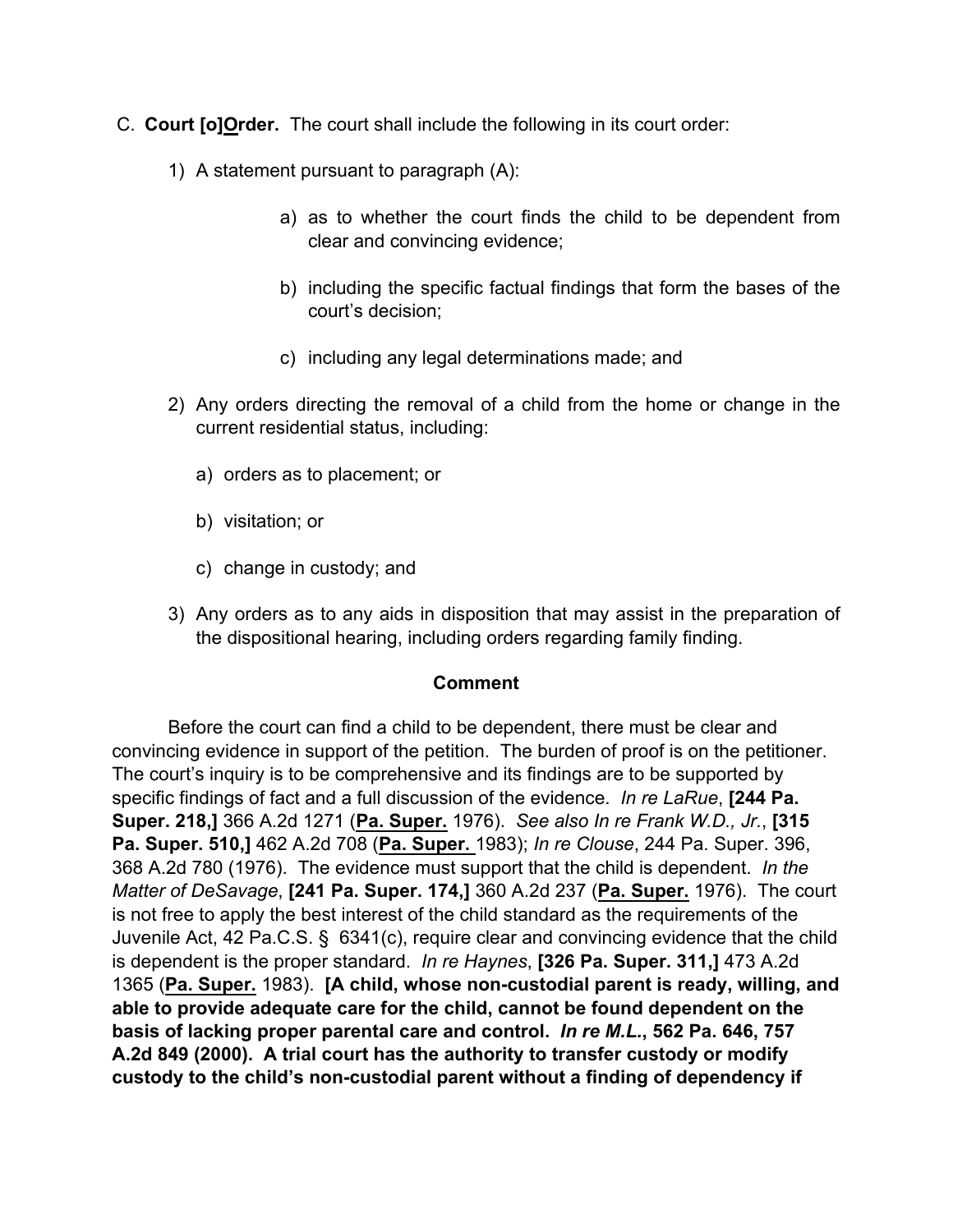## **sufficient evidence of dependency would have existed but for the availability of the non-custodial parent.** *In re Justin S.***, 375 Pa. Super. 88, 543 A.2d 1192 (1988).]**

 The court is to specify which allegations in the petition are the bases for the finding of dependency pursuant to Rule 1408. The court is to make an adjudication of dependency based upon the allegations in the petition, not on alternative grounds. Due process and fundamental fairness require adequate notice of the allegations to afford a reasonable opportunity to prepare a defense. *In re R.M.*, **[567 Pa. 646,]** 790 A.2d 300 (**Pa.** 2002).

 **A child, whose non-custodial parent is ready, willing, and able to provide adequate care for the child, cannot be found dependent on the basis of lacking proper parental care and control.** *In re M.L.***, 757 A.2d 849 (Pa. 2000). A trial court has the authority to award custody to the child's non-custodial parent without a finding of dependency if sufficient evidence of dependency would have existed but for the availability of the non-custodial parent.** *In re Justin S.***, 543 A.2d 1192 (Pa. Super. 1988).** 

**An order entered pursuant to paragraph (A)(2)(b) may award custody to the non-custodial parent with the filing of a new custody order or through modification of an existing custody order. Requirements for the initiation of a custody action and the waiver of any filing fees are matters reserved for local rule or order.**

# **[Under paragraph (B), if a child is removed from the home, a finding of dependency is to be made within seven days.]**

Under paragraph (C)(3), aids in disposition may include, but are not limited to, any services, investigations, evaluations, studies, treatment plans, and any other appropriate reports that may aid the court in making its determination at the dispositional hearing. See 42 Pa.C.S. § 6339 for orders of a social study or physical and mental examinations and treatment.

*See also* 42 Pa.C.S. §§ 6341 & 6302.

 Pursuant to paragraph (C)(3), when making its determination for reasonable efforts made by the county agency, the court is to consider the extent to which the county agency has fulfilled its obligation pursuant to Rule 1149 regarding family finding. *See also* Rules 1242(C)(2) & (3)(b) & (c) and 1330(B)(6) and Comments to Rules 1242, 1330, 1515, 1608, 1609, 1610, and 1611 for reasonable efforts determinations.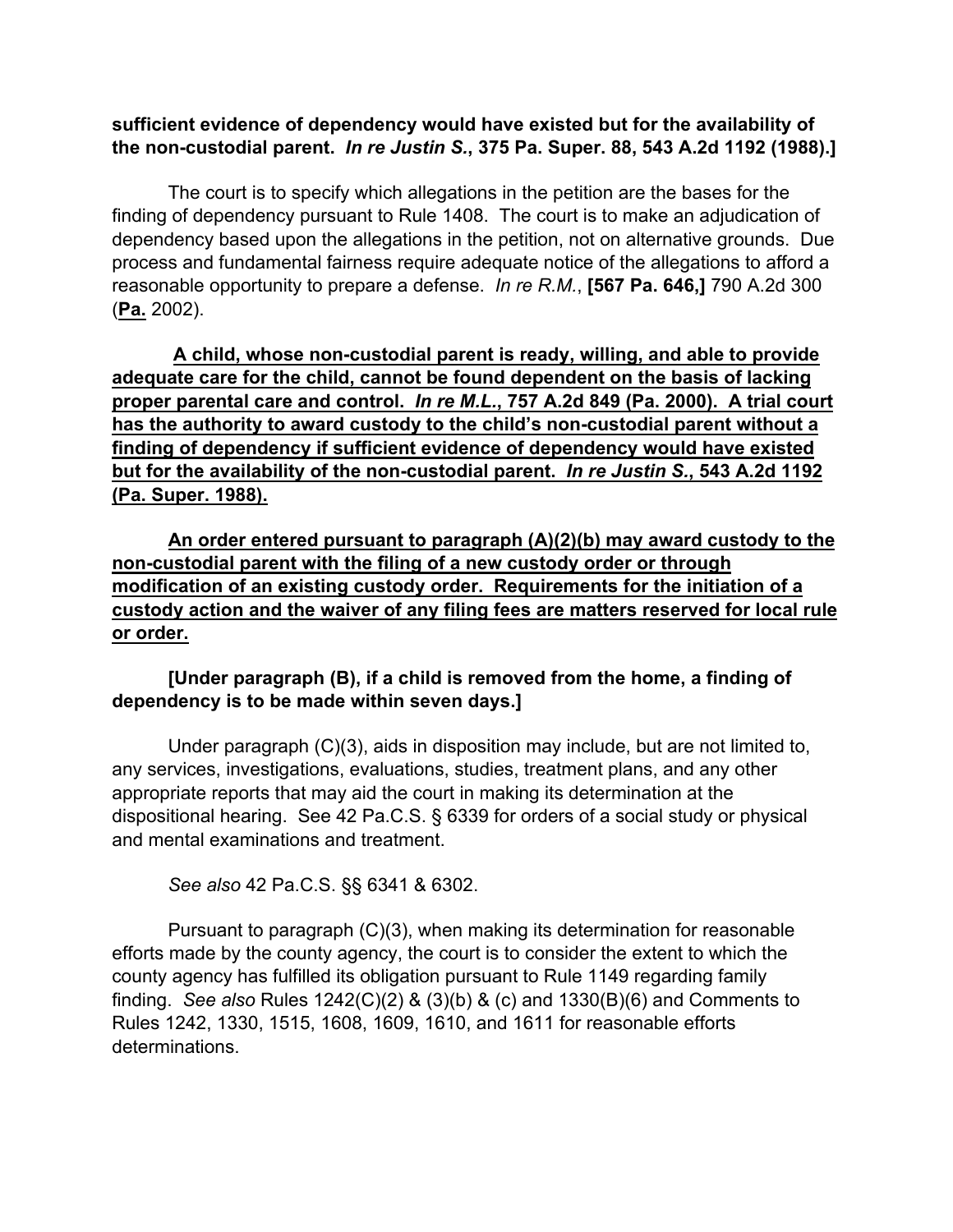If the requirements of Rule 1149 regarding family finding have not been met, the court is to make necessary orders to ensure compliance by enforcing this legislative mandate. *See* 62 P.S. § 1301 *et seq. See also* Rules 1242(E)(3) and 1609(D) and Comments to Rules 1242, 1408, 1512, 1514, 1515, 1608, 1609, 1610, and 1611.

**Official Note:** Rule 1409 adopted August 21, 2006, effective February 1, 2007. Amended July 13, 2015, effective October 1, 2015. **Amended \_\_ \_\_, 2017, effective \_\_ \_\_, 2017.**

*Committee Explanatory Reports:*

Final Report explaining the provisions of Rule 1409 published with the Court's Order at 36 Pa.B. 5571 (September 2, 2006). Final Report explaining the amendments to Rule 1409 published with the Court's Order at 45 Pa.B. 3987 (July 25, 2015). **Final Report explaining the amendments to Rule 1409 published with the Court's Order at \_\_ Pa.B. \_\_ (\_\_ \_\_, 2017).**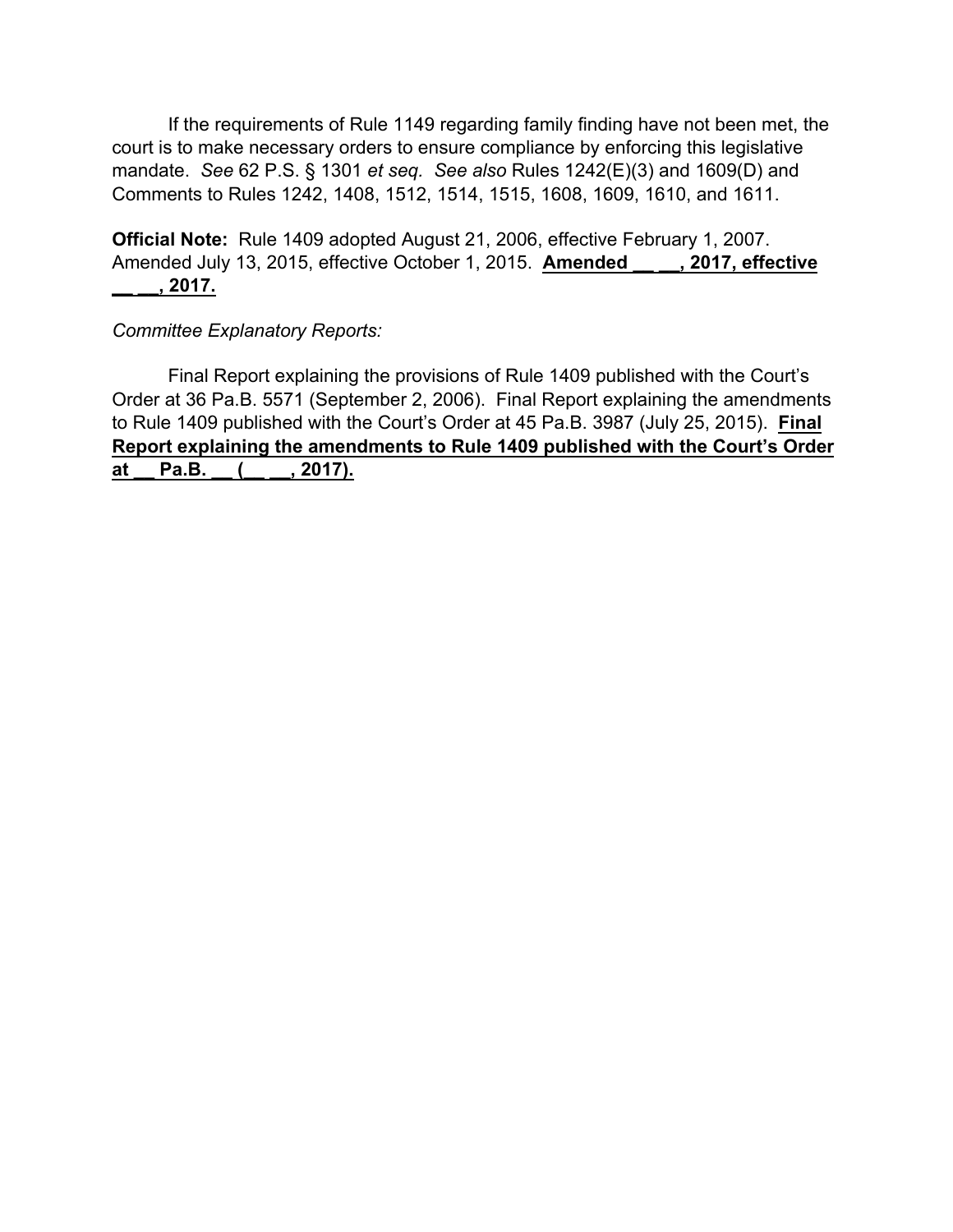# **RULE 1515. DISPOSITIONAL ORDER**

- A. **Generally.** When the court enters a disposition, the court shall issue a written order, which provides that the disposition is best suited to the safety, protection, and physical, mental, and moral welfare of the child. The order shall include:
	- 1) any findings pursuant to Rules 1512(D) and 1514;
	- 2) the date of the order; and
	- 3) the signature and printed name of the judge entering the order.
- B. **Transfer of custody.** If the court **[decides to transfer] transfers legal or physical** custody of the child to a person or agency found to be qualified to provide care, shelter, and supervision of the child, **then** the dispositional order shall include:
	- 1) the name and address of such person or agency, unless the court determines disclosure is inappropriate;
	- 2) the **conditions and** limitations **[of the order, including the type of custody granted] on custody**; and
	- 3) any **remaining rights and duties of the parents or guardian, including** visitation rights.
- **C. Guardian**. **If the court permits the child to remain with the parents or guardian, then [T]t**he dispositional order shall include any **[conditions, limitations, restrictions, and obligations imposed upon the guardian] conditions and limitations on the child's legal or physical custody as is necessary for the protection of the child**.

#### **Comment**

*See* 42 Pa.C.S. § § 6310, 6351.

 When issuing a dispositional order, the court should issue an order that is ''best suited to the safety, protection, and physical, mental, and moral welfare of the child.'' 42 Pa.C.S. § 6351(a). *See In re S.J.*, 906 A.2d 547, 551 (Pa. Super. **[Ct.]** 2006) (citing *In re Tameka M.*, **[525 Pa. 348,]** 580 A.2d 750 (**Pa.** 1990)), for issues addressing a child's mental and moral welfare.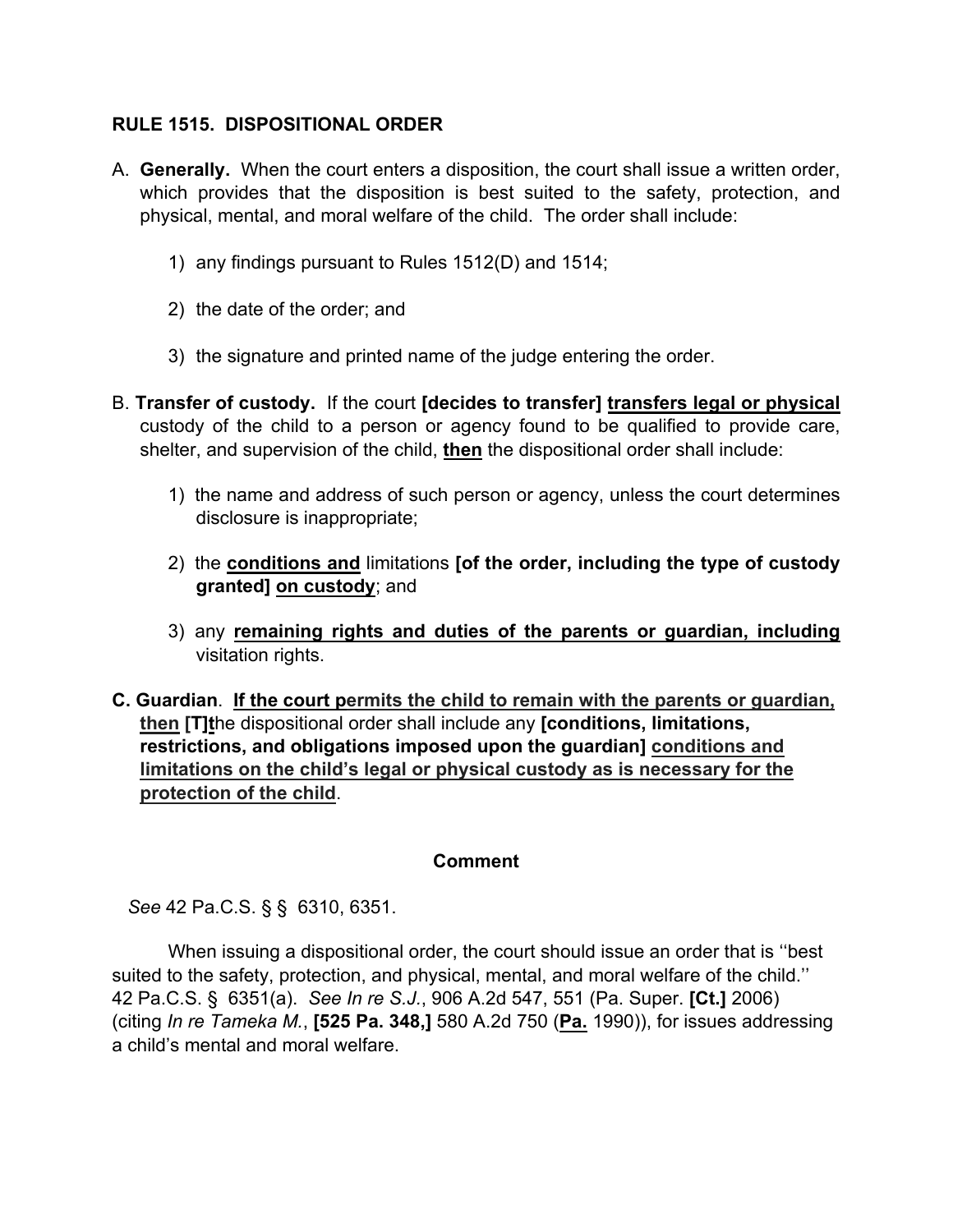When making its determination for reasonable efforts made by the county agency, the court is to consider the extent to which the county agency has fulfilled its obligation pursuant to Rule 1149 regarding family finding. *See also* Rules 1240(B)(6), 1242(C)(2) & (3)(b) & (c), and 1330(B)(6) and Comments to Rules 1242, 1330, 1409, 1608, 1609, 1610, and 1611 for reasonable efforts determinations.

 If the requirements of Rule 1149 regarding family finding have not been met, the court is to make necessary orders to ensure compliance by enforcing this legislative mandate. *See* 62 P.S. § 1301 *et seq. See also* Rules 1210(D)(8), 1242(E)(3), 1409(C), 1609(D), and 1611(C) and Comments to Rules 1242, 1408, 1409, 1512, 1514, 1608, 1609, 1610, and 1611. 45 C.F.R. § 1356.21 provides a specific foster care provider may not be placed in a court order to be in compliance with and receive funding through the Federal Financial Participation.

Dispositional orders should comport in substantial form and content to the model orders to receive funding under the federal Adoption and Safe Families Act (ASFA) of 1997 (P. L. 105-89). The model forms are also in compliance with Title IV-B and Title IV-E of the Social Security Act. For model orders, see http://www.pacourts.us/forms/dependency-forms.

*See In re Tameka M.*, **[525 Pa. 348,]** 580 A.2d 750 (**Pa.** 1990).

**The custody order should set forth any conditions and limitations using the words and phrases set forth in 23 Pa.C.S. § 5322. The transfer of legal custody vests the custodian with the authority to determine the nature and treatment of the child for ordinary medical care.** *See* **42 Pa.C.S. § 6357. For pre-dispositional examination and treatment of a child, see Rule 1145. For non-emergent, nonroutine care not already included in an approved treatment plan, the custodian should seek parental consent or receive prior court authorization when consent cannot be obtained.**

**Official Note:** Rule 1515 adopted August 21, 2006, effective February 1, 2007. Amended April 29, 2011, effective July 1, 2011. Amended July 13, 2015, effective October 1, 2015. **Amended \_\_ \_\_, 2017, effective \_\_ \_\_, 2017.**

#### *Committee Explanatory Reports:*

 Final Report explaining the provisions of Rule 1515 published with the Court's Order at 36 Pa.B. 5571 (September 2, 2006). Final Report explaining the amendments to Rule 1515 published with the Court's Order at 41 Pa.B. 2413 (May 14, 2011). Final Report explaining the amendments to Rule 1515 published with the Court's Order at 45 Pa.B. 3987 (July 25, 2015). **Final Report explaining the amendments to Rule 1515 published with the Court's Order at \_\_ Pa.B. \_\_ (\_\_ \_\_, 2017).**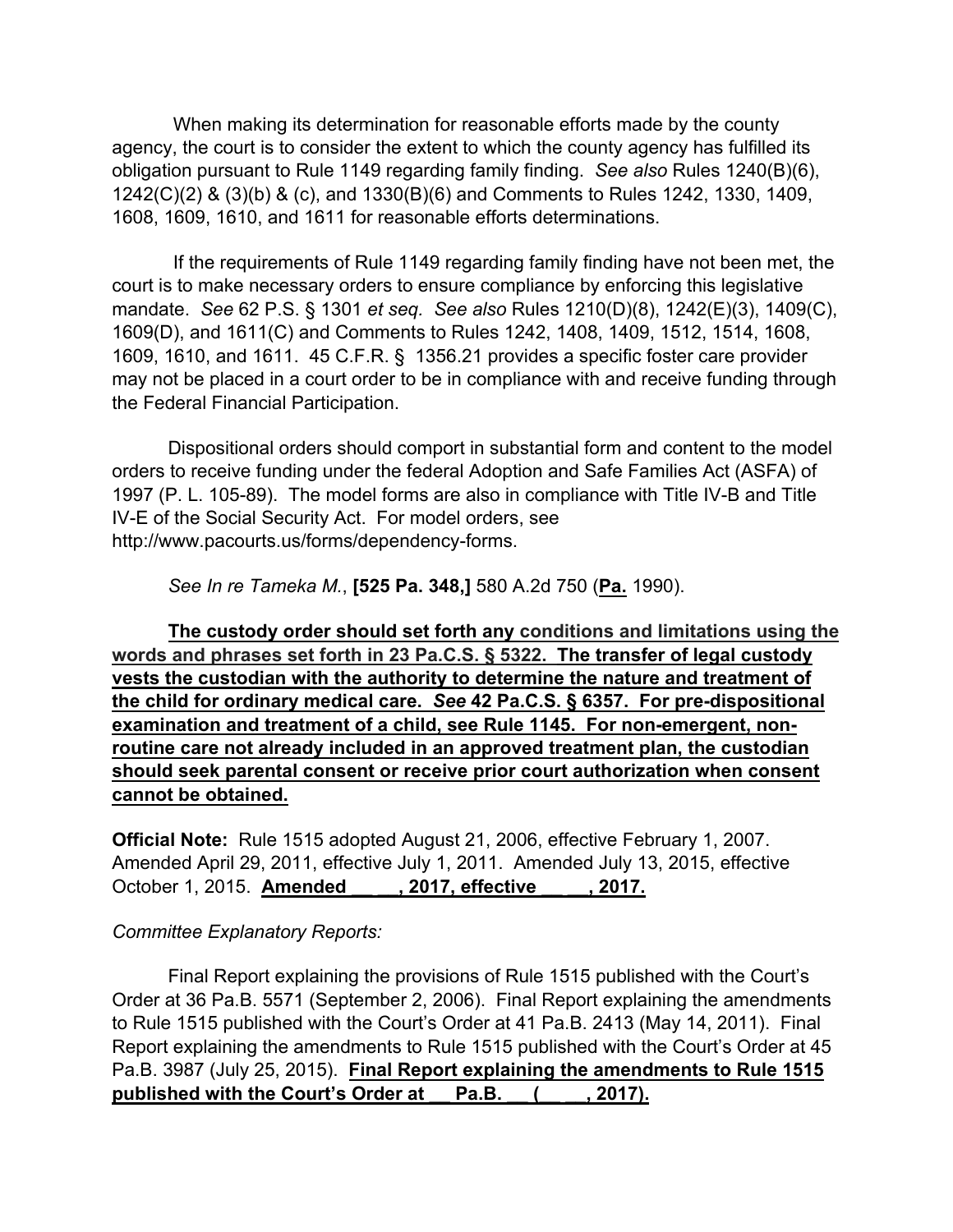### **RULE 1631. TERMINATION OF COURT SUPERVISION**

- A. **Concluding Supervision.** Any party, or the court on its own motion, may move for the termination of supervision when court-ordered services from the county agency are no longer needed and:
	- 1) the child has remained with the guardian and the circumstances which necessitated the dependency adjudication have been alleviated;
	- 2) the child has been reunified with the guardian and the circumstances which necessitated the dependency adjudication and placement have been alleviated;
	- 3) the child **is under eighteen years of age and** has been placed with a ready, willing, and able parent who was not previously identified by the county agency;
	- 4) the child has been adopted and services from the county agency are no longer needed;
	- 5) the child has been placed in the custody of a permanent legal custodian and services from the county agency are no longer needed;
	- 6) the child has been placed in the physical and legal custody of a fit and willing relative and services from the county agency are no longer needed;
	- 7) the child has been placed in another living arrangement intended to be permanent and services from the county agency are no longer needed and a hearing has been held pursuant to paragraph (E) for a child who is age eighteen or older;
	- 8) the child has been adjudicated delinquent and services from the county agency are no longer needed because all dependency issues have been resolved;
	- 9) the child has been emancipated by the court;
	- 10) the child is eighteen years of age or older and a hearing has been held pursuant to paragraph (E);
	- 11) the child has died;
	- 12) a court in another county of this Commonwealth has accepted jurisdiction; or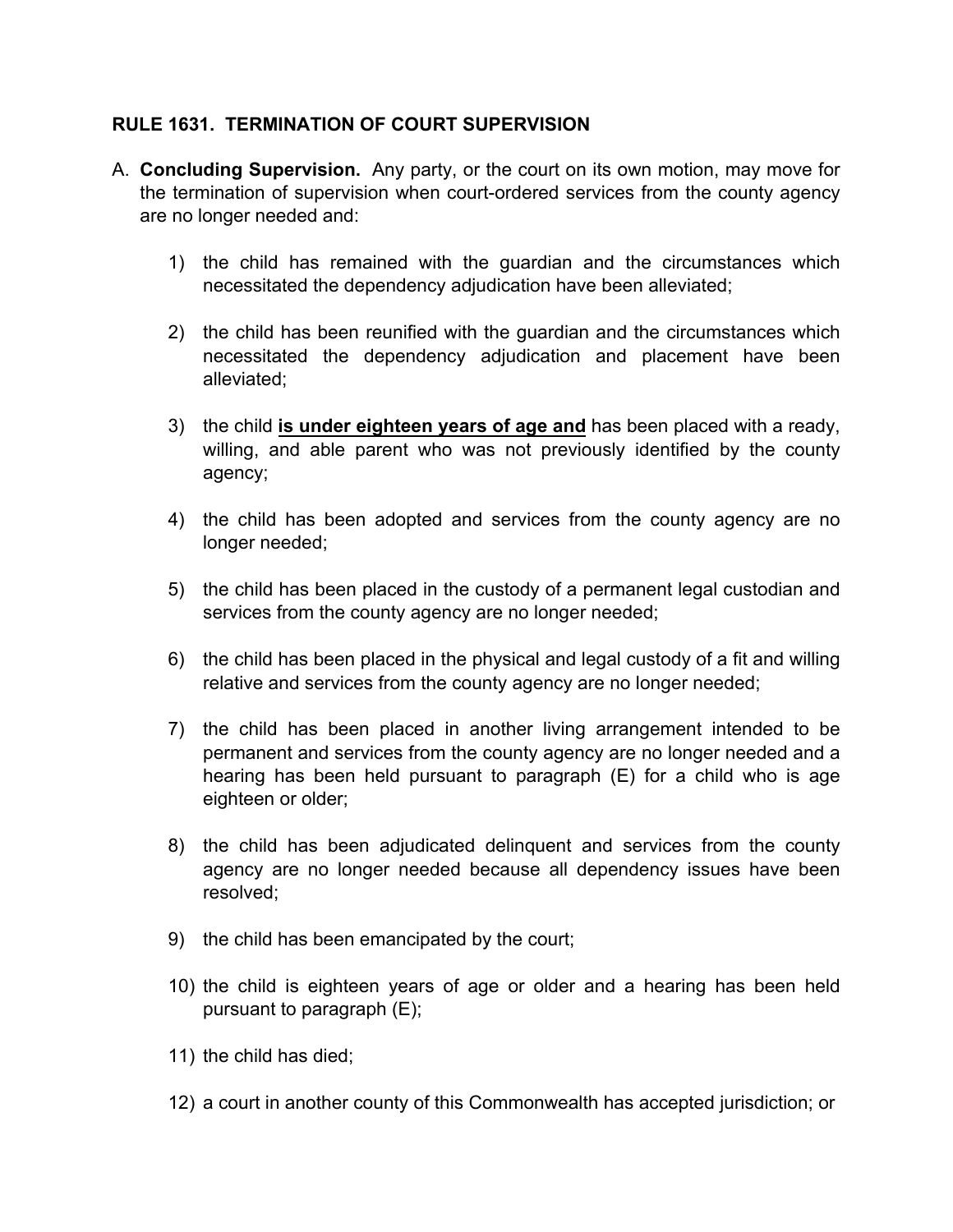- 13) a court in another state has accepted jurisdiction.
- B. **[Ready, willing, and able parent. When services from the county agency are no longer necessary because the court has determined that the child is not dependent pursuant to paragraph (A)(3) because a non-custodial parent has been found by the court to be able and available, the court shall enter an order awarding custody to that parent and the court order shall have the effect and be docketed as a decision entered pursuant to the Pa.R.C.P.]**

# **Order Transferring or Affecting Custody.**

- **1) When the court terminates supervision pursuant to paragraph (A)(3), the court shall:**
	- **i) enter a sealed order on the custody docket awarding custody, stating the reasons why custody is not awarded to the other parent; and**

**ii) order the termination of court supervision.**

- **2) When the court terminates supervision pursuant to paragraph (A)(5) or (A)(6), the court shall:**
	- **i) enter a sealed order on the custody docket awarding custody, stating the reasons why custody has been awarded; and**
	- **ii) order the termination of court supervision.**
- C. **Objection.**Any party may object to a motion under paragraph (A) and request a hearing.
- D. **Hearing.** If objections have been made under paragraph (C), the court shall hold a hearing and give each party an opportunity to be heard before the court enters its final order.
- E. **Children [e]Eighteen [y]Years of [a]Age or [o]Older.**
	- 1) Before the court can terminate its supervision of a child who is eighteen years of age or older, a hearing shall be held at least ninety days prior to the child turning eighteen years of age.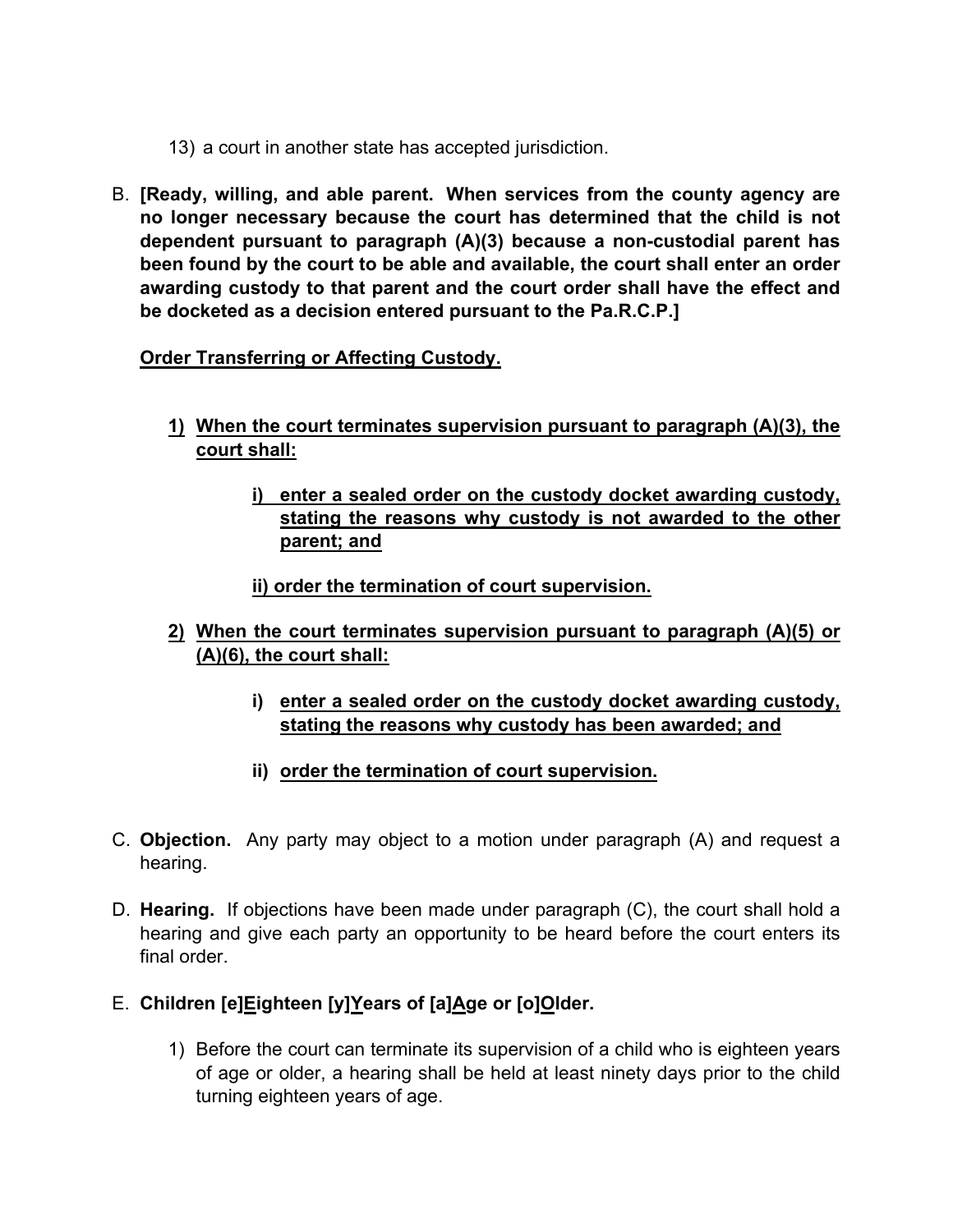- 2) Prior to the hearing, the child shall have the opportunity to make decisions about the transition plan and confer with the county agency about the details of the plan. The county agency shall provide the transition plan to the court and the plan shall, at a minimum, include:
	- a) the specific plans for housing;
	- b) a description of the child's source of income;
	- c) the specific plans for pursuing educational or vocational training goals;
	- d) the child's employment goals and whether the child is employed;
	- e) a description of the health insurance plan that the child is expected to obtain and any continued health or behavioral health needs of the child;
	- f) a description of any available programs that would provide mentors or assistance in establishing positive adult connections;
	- g) verification that all vital identification documents and records have been provided to the child;
	- h) a description of any other needed support services; and
	- i) notice to the child that the child can request resumption of juvenile court jurisdiction until the child turns twenty-one years of age if specific conditions are met.
- 3) At the hearing, the court shall review the transition plan for the child. If the court is not satisfied that the requirements of paragraph (E)(2) have been met, a subsequent hearing shall be scheduled.
- 4) The court shall not terminate its supervision of the child without approving an appropriate transition plan, unless the child, after an appropriate transition plan has been offered, is unwilling to consent to the supervision and the court determines termination is warranted.
- F. **Cessation of [s]Services.** When all of the above listed requirements have been met, the court may discharge the child from its supervision and close the case.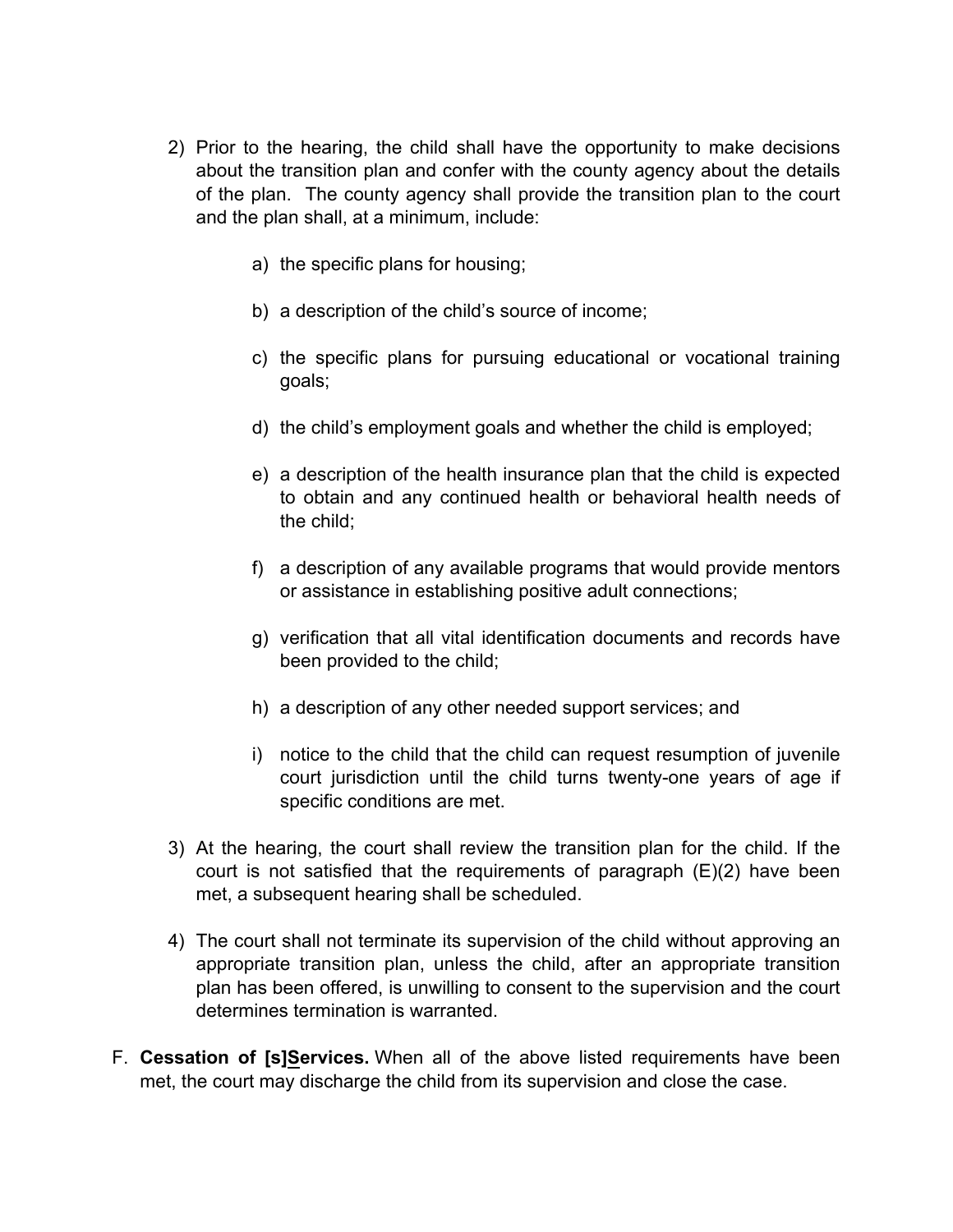#### **Comment**

For procedures on motions, see Rule 1344. For procedures on the dispositional order, see Rule 1515.

For guidelines under paragraph (A), see 42 Pa.C.S.  $\S$   $\S$   $\S$  6301(b) & 6351(f.1).

**A child under eighteen years of age whose non-custodial parent is ready, willing, and able to provide adequate care for the child may no longer be deemed dependent.** *In re M.L.***, 757 A.2d 849 (Pa. 2000). When services from the county agency are no longer necessary pursuant to paragraph (A)(3) because the court has determined that the child is not dependent because a non-custodial parent has been found by the court to be able and available, the court should enter an order awarding custody to that parent pursuant to paragraph (B). For children eighteen years of age and older, see paragraph (E).**

 Pursuant to paragraph (A)(8), if a child has been adjudicated delinquent, the court may terminate court supervision unless dependency is necessary for placement. *In re Deanna S.*, **[422 Pa. Super. 439,]** 619 A.2d 758 (**Pa. Super.** 1993). The court may also decide to retain dependency jurisdiction regardless of the delinquency adjudication because the child still needs dependency services.

 If dependency issues have not been resolved, the case should be kept open and services ordered. The court should ensure that services are not discontinued solely because the child was adjudicated delinquent. The county agency and the juvenile probation are to collaborate on the case and resolve all outstanding issues. If a child is in a delinquency placement, the court is to ensure that the county agency and the juvenile probation office have collaborated to ensure appropriate services are in place.

 For procedures on emancipation pursuant to paragraph (A)(9), see *Berks County Children and Youth Services v. Rowan*, **[428 Pa. Super. 448,]** 631 A.2d 615 (**Pa. Super.** 1993). *See also*, 22 Pa. Code § 11.11, 55 Pa. Code § 145.62.

 Pursuant to paragraph (A)(10), a child who was adjudicated dependent prior to reaching the age of eighteen and who, while engaged in a course of instruction or treatment, requests the court to retain jurisdiction until the course has been completed, may remain in the course of instruction or treatment until the age of twenty-one. 42 Pa.C.S. § 6302. *See also*, 55 Pa. Code § § 3103.5 & 3130.87; *In re S.J.*, 906 A.2d 547 (Pa. Super. **[Ct.]** 2006).

 The court may not terminate jurisdiction solely because the dependent child is a runaway. *In re Deanna S.*, **[422 Pa. Super. 439,]** 619 A.2d 758 (**Pa. Super.** 1993).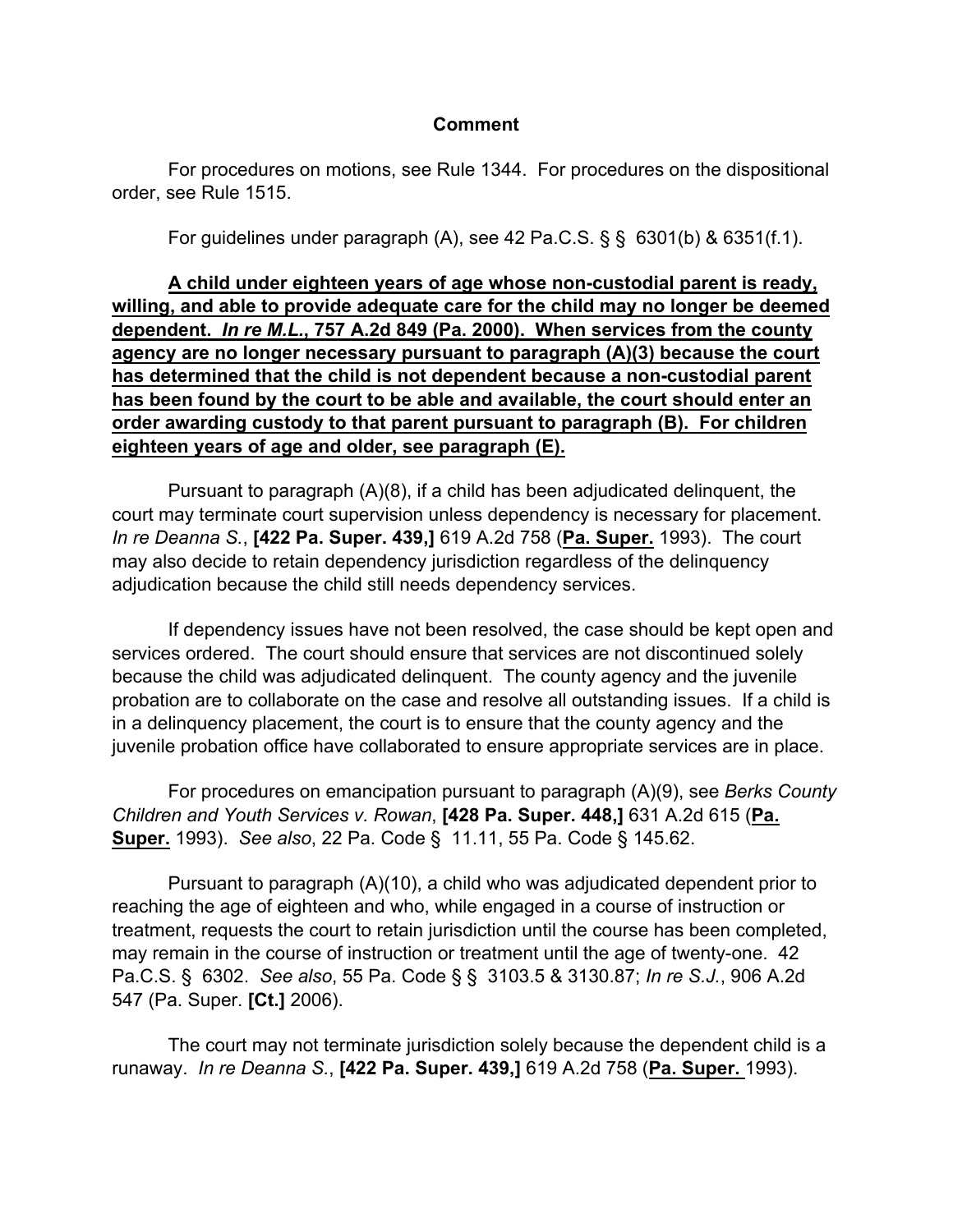**[A child whose non-custodial parent is ready, willing, and able to provide adequate care for the child may not be found dependent.** *In re M.L.***, 562 Pa. 646, 757 A.2d 849 (2000).** *See* **paragraph (B). Paragraph (B) does not apply to resumption of jurisdiction cases.]**

 **[Pursuant to 42 Pa.C.S. § 6351(a)(2.1), a] A** court may transfer permanent legal custody to a person found by the court to be qualified to receive and care for the child. *See* 42 Pa.C.S. § 6351(a)(2.1). **[***See also Justin S.***, 375 Pa.Super. 88, 543 A.2d 1192 (Pa. Super. 1988).]**

### **An order entered pursuant to paragraph (B) may award custody with the filing of a new custody order or through modification of an existing custody order. Requirements for the initiation of a custody action and the waiver of any filing fees are matters reserved for local rule or order.**

 Pursuant to paragraph (E)(2), the county agency is to assist the child and provide all the support necessary in developing a transition plan. *See* 42 U.S.C. § 675 (5)(A)- (H).

 Pursuant to paragraph (E)(3), the court is to approve a transition plan that is suitable for the child and that has been personalized at the direction of the child.

 If the court has resumed jurisdiction pursuant to Rule 1635, a new transition plan is to be developed for the child. Before the court can terminate supervision, the requirements of paragraph (E) are to be followed. In no case is a juvenile over twentyone to remain under juvenile court supervision. *See* Rule 1635(E). *See also* Rule 1635(E) for termination of juvenile court jurisdiction if the court denies the motion for resumption of jurisdiction.

**Official Note:** Rule 1613 adopted August, 21, 2006, effective February 1, 2007. Amended July 29, 2009, effective immediately. Amended April 29, 2011, effective July 1, 2011. Amended October 21, 2013 and renumbered from Rule 1613 to Rule 1631, effective December 1, 2013. **Amended \_\_ \_\_, 2017, effective \_\_ \_\_, 2017.**

#### *Committee Explanatory Reports:*

 Final Report explaining the provisions of Rule 1613 published with the Court's Order at 36 Pa.B. 5571 (September 2, 2006). Final Report explaining the amendments to Rule 1613 published with the Court's Order at 39 Pa.B. 4887 (August 15, 2009). Final Report explaining the amendments to Rule 1613 published with the Court's Order at 41 Pa.B. 2430 (May 14, 2011). Final Report explaining the amendments to Rule 1631 published with the Court's Order at 43 Pa.B. 6658 (November 9, 2013). **Final**